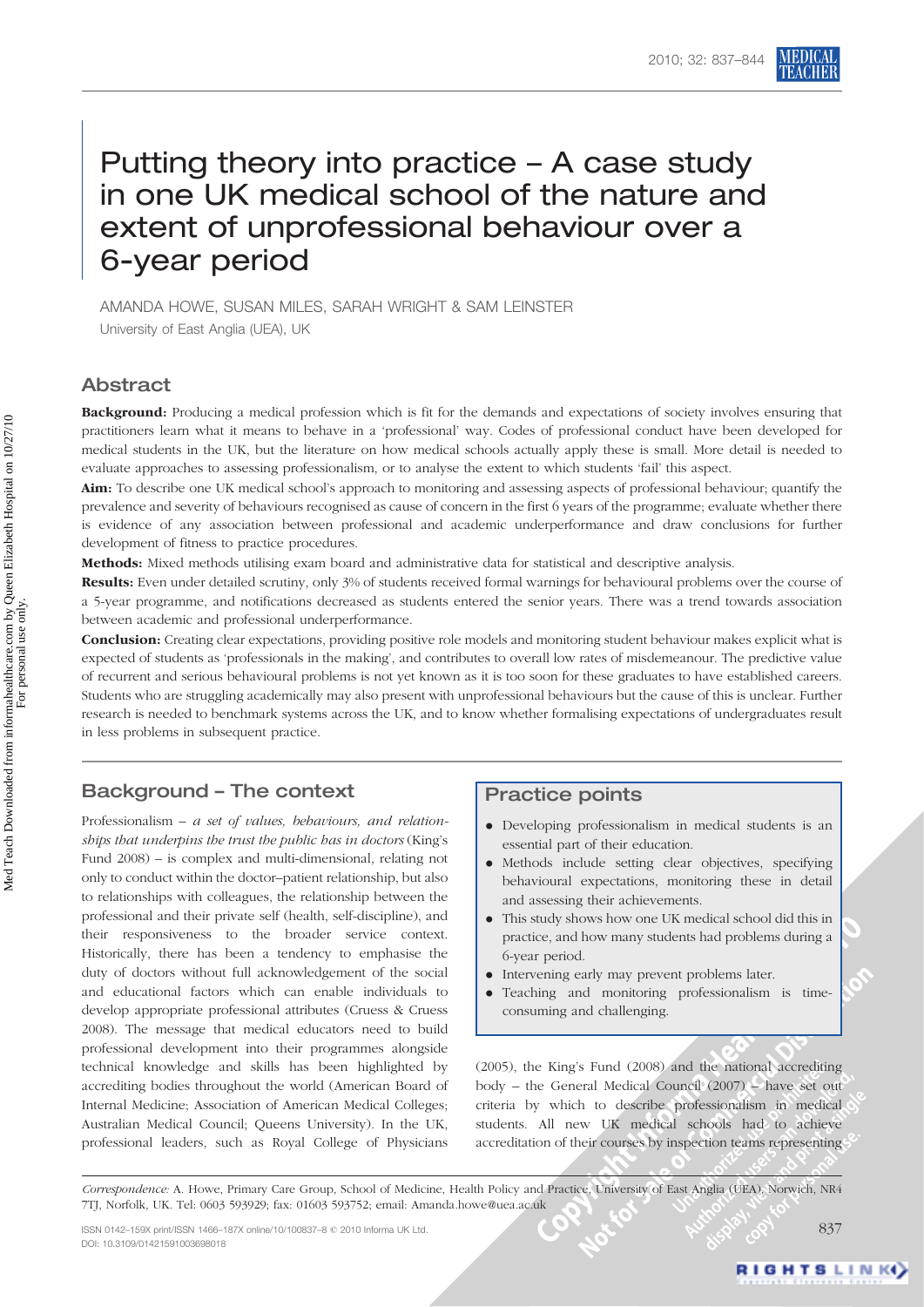the  $GMC$ ,<sup>1</sup> and this involved scrutiny of how all medical schools were beginning to teach and assess professionalism and fitness to practice (FTP): It is expected that medical schools will set clear outcomes (Table 1), and use these as a basis for assessment (GMC 2009).

However, the contemporary emphasis on why professionalism matters and what is expected is not matched by extensive literature on how to achieve robust professionalism in young doctors, nor on actual performance. Modern approaches to student selection may correlate with later assessment and clerkship performance (Eva et al. 2009), but most admissions procedures have limited ability to select for professionalism, and high scores at admissions do not predict subsequent behaviours in professional domains (Stern et al. 2005). Both students and staff agree that it is important to be specific about what is expected, and give early feedback to improve any problems (Stark et al. 2006). There is evidence that problematic behaviours during medical training are associated with problems in later practice, particularly for

those students who are resistant to improvement over time (Papadakis et al. 2005), but how to improve performance in these students is unclear.

There is also controversy over how to make judgements about professionalism, with an emergent emphasis on placement-based assessment (Arnold 2002) and behavioural indicators. Stern et al. (2005) found that, while there was no correlation with admissions and clinical performance, students who did not comply with course requirements for evaluation and occupational immunisation requirements were significantly less likely to do well in subsequent postgraduate clerkship assessments of professionalism: they also appeared to lack insight, being more likely to overrate their own abilities on self-assessment. This suggests that monitoring students' taking of responsibility, compliance with school regulations and insight into own behaviours are important proxies of professionalism. A study by Papadakis et al. (2005) suggests that irresponsible behaviours and poor engagement with the institution predict disciplinary action in postgraduate settings,

|                        | Table 1. MBBS outcomes from course handbook.                                                                                                |
|------------------------|---------------------------------------------------------------------------------------------------------------------------------------------|
| Intellectual outcomes  |                                                                                                                                             |
| 1                      | Display reflective and inquisitive behaviour, and demonstrate the skills needed to continue learning                                        |
| $\overline{2}$         | Critically appraise the evidence for current and innovative concepts, and act in accordance with the evidence                               |
| 3                      | Recognise, define and prioritise problems, and use valid decision-making strategies in reaching a solution                                  |
| 4                      | Manage information, recognising its limitations                                                                                             |
|                        | Personal and professional outcomes                                                                                                          |
| $\mathbf{1}$           | Adhere to the professional standards defined from time to time by the GMC                                                                   |
| $\mathbf{2}$           | Adopt an empathic and holistic approach to patients and the problems they present                                                           |
| 3                      | Respect patient autonomy, know of and respect different cultures, views and beliefs                                                         |
| 4                      | Remain non-condemnatory in all aspects of their work                                                                                        |
| 5                      | Take personal responsibility for quality assurance                                                                                          |
| 6                      | Work effectively as a member of a team for the delivery of health care and for shared learning                                              |
| 7                      | Demonstrate sensitivity to the effects of their behaviour on other people                                                                   |
| 8                      | Demonstrate appropriate coping strategies                                                                                                   |
| 9                      | Recognise the pressures on themselves and colleagues, and be aware of important issues in self-care, including stress reduction and the     |
|                        | avoidance of unhealthy practices such as alcohol misuse or self-medication                                                                  |
| 10                     | Effectively manage time and resources, and set priorities                                                                                   |
| 11                     | Recognise the main social, political and economic forces that affect the services in which they will operate throughout their career        |
| 12<br>13               | Deal with uncertainty<br>Teach and act as a mentor for others                                                                               |
| Communication outcomes |                                                                                                                                             |
|                        | Competence in the following areas of communication                                                                                          |
| 1                      | Establishing and maintaining trusting, respectful relationships                                                                             |
| $\overline{c}$         | Listening to patients, relatives/carers/partners and other health care professionals                                                        |
| 3                      | Explaining, and providing patients and others with adequate information                                                                     |
| 4                      | Negotiating mutually acceptable outcomes                                                                                                    |
| 5                      | Recording, storing and managing clinical information                                                                                        |
| 6                      | Presenting information clearly in written, electronic and oral forms, and communicating ideas and arguments effectively.                    |
| Clinical outcomes      |                                                                                                                                             |
| 1                      | Acquire and regularly revise the knowledge base which forms the foundation of the following clinical outcomes                               |
| $\overline{c}$         | Take a history which is patient-centred, sensitive, structured and relevant                                                                 |
| 3                      | Undertake a sensitive and systematic physical and mental state examination, appropriate for age, gender, culture and clinical condition     |
| 4                      | Define problems and formulate a differential diagnosis                                                                                      |
| 5                      | Select appropriate investigations and interpret their results                                                                               |
| 6                      | Make clinical decisions based upon evidence and findings                                                                                    |
| 7                      | Plan patient management, recognising the                                                                                                    |
|                        | (a) importance of the patient as a partner in therapeutic decisions by negotiating the management plan with the patient                     |
|                        | (b) effect on the patient                                                                                                                   |
|                        | (c) relevance of age and social circumstances when determining treatment                                                                    |
|                        | (d) requirements for informed consent                                                                                                       |
|                        | (e) need for team work                                                                                                                      |
|                        | (f) need for appropriate referral to the right professionals                                                                                |
|                        | (g) the implications of their decisions for human and financial resources                                                                   |
| 8                      | Carry out those practical and technical procedures, including the prescribing and administration of medication, relevant to the role of the |
| 9                      | preregistration house officer<br>Give advice on health promotion and disease prevention                                                     |
| 10                     | Liaise with different sectors of the health and social care systems and work effectively in a multidisciplinary team                        |
|                        |                                                                                                                                             |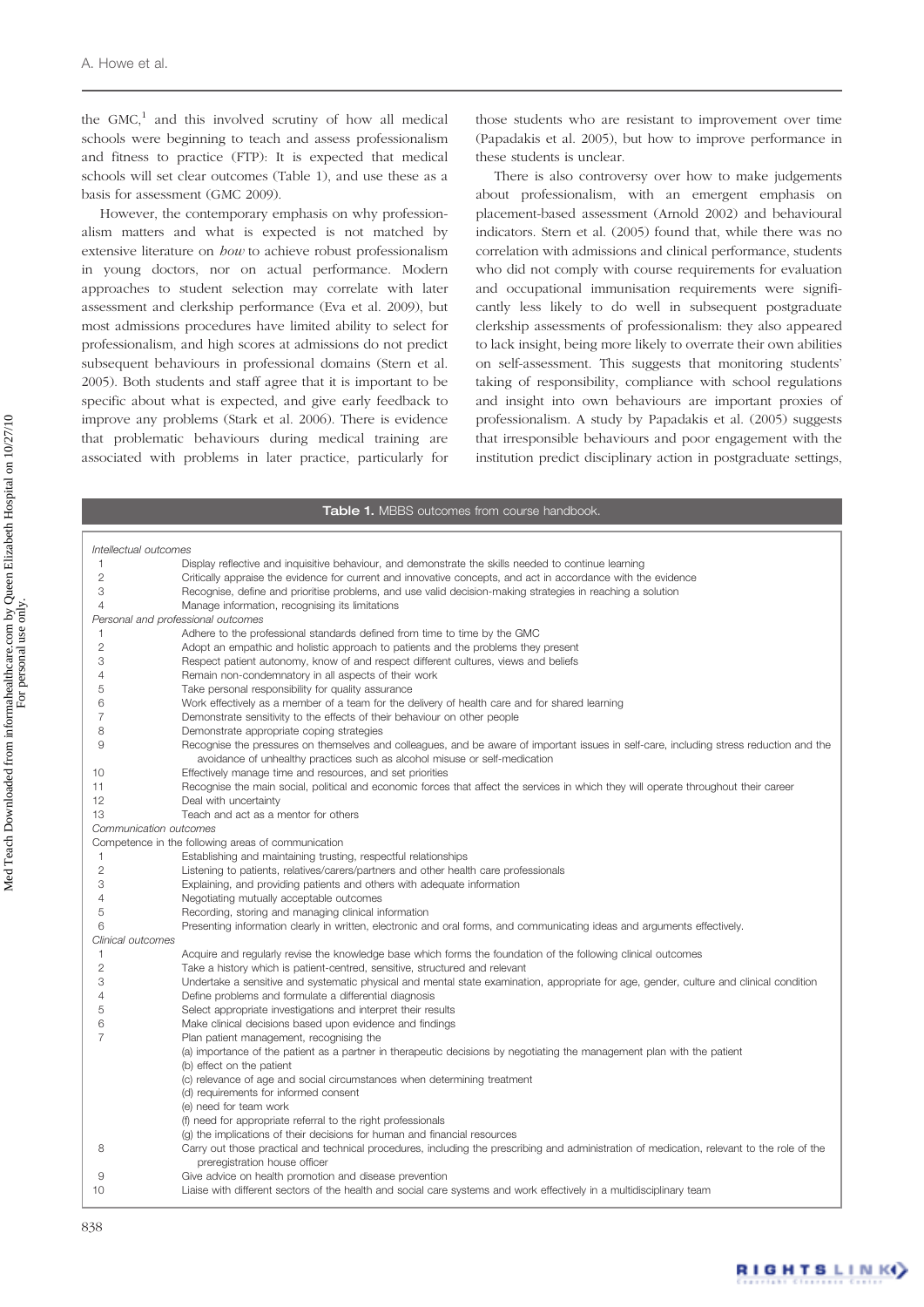and that students who underperform professionally also tend to have poor academic performance (i.e. a high rate of examination failure).

In the UK, it is left to medical schools to decide how to monitor and make appropriate judgements. They are to decide what thresholds of problem warrant action, and what this action should be – including a full investigation with the sanction of a formal warning which the student must declare at registration, or the ultimate penalty of suspension from medical school if the problems are deemed extreme (GMC 2007). Because of the firmer commitment to monitoring professionalism, any culture among tutors of erring on the side of non-reporting also needs addressing by each school (Cleland et al. 2008).

## Background – The programme

The \*\*\*\*\* was one of four new medical schools funded by the Department of Health as a part of an expansion of medical training places in the UK. It had its first intake in 2002, and its first graduates in 2007. The school is relatively small by UK standards, with around  $170$  students at each intake.<sup>2</sup> The students have full clinical placements from year 1 through year 5, with no pre-clinical/clinical divide within the curriculum. The students work in groups of 8–10 for problem-based learning and their placements throughout the 5 years of the course: these groups have the same membership for a whole academic year, which demands considerable peer commitment and interaction. Each group has a PBL tutor and a Primary Care tutor who see the students weekly throughout the year, and report formally on their professional behaviours at the end of each semester. There are also named leads for hospital attachments, who can monitor attendance and performance. This makes the students 'visible' to staff, and the continuity of relationship with tutors and peers over a whole year supports a fair assessment of the students' attitudes and behaviour.

The \*\*\*\* MBBS, paralleling the choices made by other educators (Hilton & Slotnick 2005) established a set of behaviours which we have defined as proxies for professionalism (or unprofessional behaviours), and we can now quantify the extent to which students met or fell below expectations over the first two cohorts over their whole 5-year course. Systematic approaches to professional development in undergraduate programmes is a relatively recent development in the UK, and so we decided to

- . describe one UK medical school's approach to developing and assessing professional behaviour the behaviours expected and how they are monitored,
- . quantify over a 6-year period (2002–2008) the prevalence and severity of behaviours causing concern,
- . evaluate whether there is any association between professional and academic underperformance (Papadakis 2005) and
- . draw conclusions for further development of appropriate professionalism development and assessment.

Parker et al. (2008), monitoring performance over time within one component of their course, used behavioural indicators of 'responsibility/reliability', 'participation' 'honesty', 'discrimination' and 'doctor–patient relationship' to assess their students' professionalism. The MBBS core team decided to monitor similar behaviours across all components of the programme within a wide range of staff and settings, using routine data and staff observations. Table 2 shows the areas of behaviour chosen to reflect professionalism domains (which align with the work of Hilton & Slotnick 2005), and a brief summary of how these are obtained. Students are given extensive advice on what these behaviours mean in practice through the MBBS Course Handbooks, core lectures, tutor input on expectations and ground rules and by formative feedback from peers and staff. Tutors (both campus based and clinical) are trained to monitor these behaviours, and they are also able to consult experienced faculty when

## Table 2. Operational behaviours reflecting professionalism domains.

| Behaviour (positive examples in italics)                                                                                                                                                                                                                                                                                                                                                                                                                                                                                                                                                                                                                        | Reporting route                                                                                                                                                                                                                                                                                                                                                                  |
|-----------------------------------------------------------------------------------------------------------------------------------------------------------------------------------------------------------------------------------------------------------------------------------------------------------------------------------------------------------------------------------------------------------------------------------------------------------------------------------------------------------------------------------------------------------------------------------------------------------------------------------------------------------------|----------------------------------------------------------------------------------------------------------------------------------------------------------------------------------------------------------------------------------------------------------------------------------------------------------------------------------------------------------------------------------|
| Problems with:<br>Taking responsibility for own behaviour (acknowledging mistakes, meeting<br>deadlines, time keeping, acting on feedback, etc.)<br>Working effectively as part of team<br>(listening, facilitating, work products)<br>Acting with honesty and integrity<br>(keeping confidentiality, own work, truthful if questioned, etc.)<br>Showing respect for others (listening, accepting different views recognising<br>autonomy, time keeping)<br>Recognising cultural differences (positive interest, non-stigmatising)<br>Being fair, not showing prejudice, etc.<br>(resource usage, avoiding gossip, being analytic about causes of events, etc.) | • Tutor reports (one PBL small group tutor and one GP tutor, varied on<br>an annual basis, each giving two or three summative reports a year)<br>• Their evidence is based on attendance and behaviours within a group<br>of 10 students working together over an 8-10 week period<br>• Each aspect is graded excellent, good, needs improvement or<br>unacceptable <sup>a</sup> |
| Collusion and plagiarism                                                                                                                                                                                                                                                                                                                                                                                                                                                                                                                                                                                                                                        | Via assessors or tutors to Course Director                                                                                                                                                                                                                                                                                                                                       |
| Attendance problems                                                                                                                                                                                                                                                                                                                                                                                                                                                                                                                                                                                                                                             | Attendance registers all year (judgements relate to total, cause and<br>medical certification)                                                                                                                                                                                                                                                                                   |
| Not meeting school/university deadlines                                                                                                                                                                                                                                                                                                                                                                                                                                                                                                                                                                                                                         | Reports of defaults from staff affected                                                                                                                                                                                                                                                                                                                                          |
| False information (e.g. signing in absent colleague to a compulsory session)                                                                                                                                                                                                                                                                                                                                                                                                                                                                                                                                                                                    | By those detecting problem                                                                                                                                                                                                                                                                                                                                                       |
| Other specific concerns                                                                                                                                                                                                                                                                                                                                                                                                                                                                                                                                                                                                                                         | Staff or student concern form (verbal reports always confirmed in writing)<br>External complaint, e.g. police, health service staff                                                                                                                                                                                                                                              |

839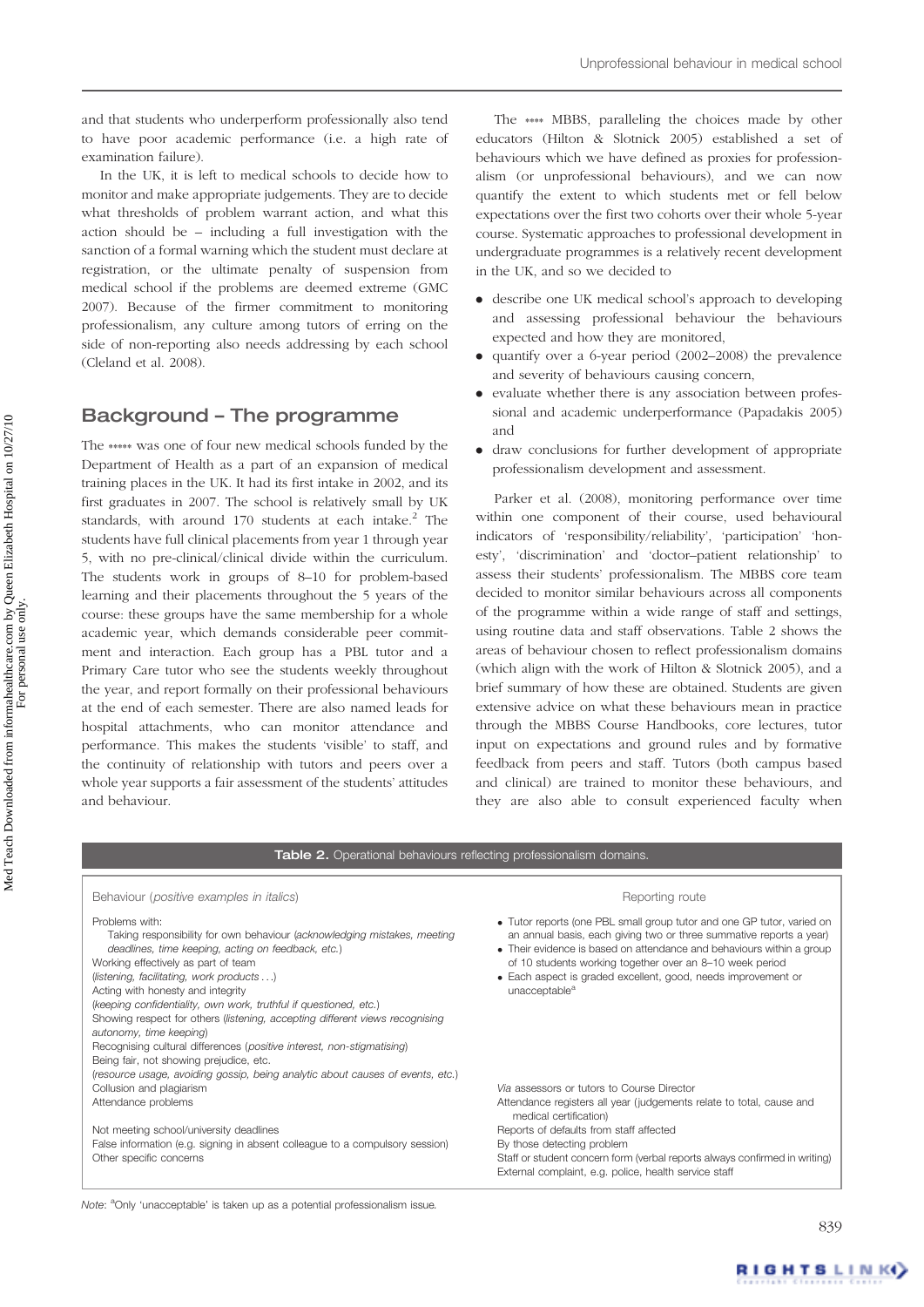#### Table 3. Methods of encouraging appropriate reporting.

#### Barrier<sup>a</sup> Facilitation

Tutor relationship with student Tutor reports, others make the judgement and action it

Concern about outcome of reporting Feedback about GMC expectations, positive feedback when reporting, evidence of support to student Pressures from colleagues, peer culture Strong culture across school (and nationally) that this is an important thing to do to protect the public Self-efficacy (confidence) **Built through training, and tutors can discuss with senior Faculty before they report if they are unsure** Skills/knowledge to make judgement Through training, experience and staff guidance<br>Practical constraints, e.g. time Through the Staff concern form is very brief, available and su

Staff concern form is very brief, available and submittable electronically: other reports are part of routine teaching cycle and are also brief.

Note: <sup>a</sup>Derived from Cleland et al. (2008).

#### **Box 1.** Examples of problem behaviours.

Student X, a first year, is reported as unacceptable in taking responsibility and working in a team, because they repeatedly submit work of a poor standard late for their tutorial group. The tutor also notes that they are cutting and pasting work from Internet sites without either citing it properly or 'digesting' it for others to use. The tutor discussed this with the student at week 5 of term but without seeing improvement by week 10. The tutor's diagnosis is 'young, first term, having too much fun, needs to balance work/play'.

Student Y, a first year and a mature graduate, has been reported by two members of office staff for failing to attend occupational health assessments, and also by a tutor for poor attendance in primary care. This student had a caution from the police before admission for driving without insurance. When called to meet the Course Director, he claims that it is his 'right' to choose what health care he receives, and that he is already an adult learner and knows what learning experiences he will benefit most. He says that he 'thought the medical school wanted people to think for themselves', and that, as he wants to pursue a career in academic surgery and already works as a volunteer paramedic, the primary care placements are less valuable to him than doing additional laboratory work. Student Z has had a clear record till third year, but is reported by a member of clinical staff for falsifying the signature of a fellow student at a compulsory clinical skills session. The student justifies this by saying that the colleague is having a difficult time and was already in trouble for poor attendance. The student apologises, and suggests in mitigation that they only did it to help a friend to avoid further problems.

Student Q is known to be dyslexic, has had two resitittings to date, and in end of year 2 assessment is found to have plagiarised a substantial part of an essay. They had already submitted extenuating circumstances for the assessment period pleading a chronic illness in their spouse, with additional demands of caring causing impairment to their revision.

Student P is a high achiever academically, and is also a member of the University Medics Athletics team. S/he has a clear record until year 3, when she is reported as accepting a caution from the police because of an assault on a member of the public in a nightclub, which resulted in the victim being taken to the emergency department. The details show she had been drinking heavily, and punched another woman several times following a minor provocation witnessed by others.

deciding how to submit evidence. Cleland et al. (2008) found six barriers for tutors when expressing concerns about students: Table 3 shows how our programme attempts to overcome these.

Considerable time is spent both picking up and investigating the facts behind a reported problem before any formal action is taken. For example, essays with group preparation and limited answers are likely to show some similar text, so detailed scrutiny is needed to decide whether plagiarism or collusion has occurred: or, students failing to attend occupational health screens may give good reasons, but are still wasting appointments and staff time if they do not notify in advance. A few examples of 'typical' issues are summarised in the fictional scenarios in Box 1.

Table 4 shows the stages and details of potential penalty. Verified problems are treated cumulatively – so a student who has had previous noted problems may be called to a formal meeting if additional problems arise in other behavioural domains, even if each single incident appears relatively minor. Action may be taken by senior faculty at any time, but decisions on penalties are reviewed and ratified at midyear and end of year 'Progress Boards', where FTP and academic progression are both considered and penalties for problem behaviours recorded (Table 4 and Table 5). At this stage, the student's status can also be reviewed, and further action recommended by the examiners if the overall picture appears to warrant it.

#### 1 Considered – no action needed, or situation resolved 2 Noted – letter to student from Course Director, may request or recommend an action 3 Recorded – formal (minuted) meeting required with, e.g. Course Director, Plagiarism Officer, Occupational Health and followup letter with expectations 4 Informal warning – as for 3, but notification that further problems will lead to 5 First formal warning – has to be declared to the General Medical Council 6 Second ('final') warning – has to be declared to the General Medical Council 7 Suspension and/or misconduct enquiry – may lead to failure to qualify.

Table 4. Levels of penalty

Note: Level 3 and upwards would normally be reported to annual Progression Board.

The overall assessment of professionalism rests on the behaviours recorded: students are only allowed to progress to the next year of the course if they achieve passes in all academic components and are deemed to have achieved adequate standards in professional behaviours. A major violation (such as a student falsifying documentation, or being seen misusing technical equipment or premises) may result in a formal warning or even immediate suspension, regardless of previous record. University Fitness Panels and

**RIGHTSLINK**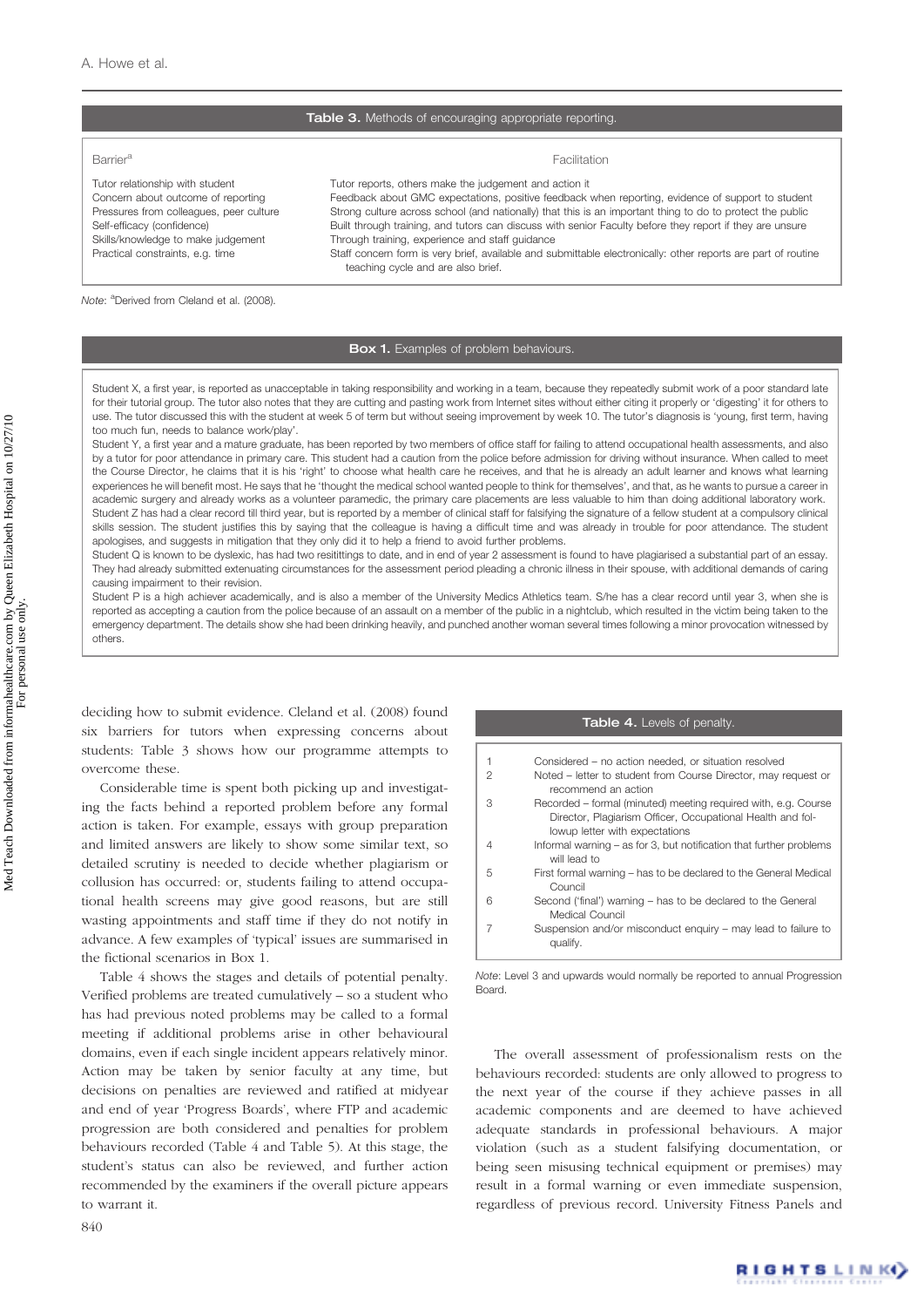| <b>Table 5.</b> Profile of behaviours causing concern. |                  |  |  |  |  |  |
|--------------------------------------------------------|------------------|--|--|--|--|--|
| Problem area                                           | Total reports    |  |  |  |  |  |
| Tutor reports unsatisfactory behaviour                 | 41               |  |  |  |  |  |
| Plagiarism                                             | 27               |  |  |  |  |  |
| Collusion                                              | З                |  |  |  |  |  |
| Unexplained/unauthorised absence                       | 51               |  |  |  |  |  |
| Lack of meeting responsibilities                       | 32               |  |  |  |  |  |
| Falsification of signatures                            | 8                |  |  |  |  |  |
| Other behavioural problems (various)                   | 24               |  |  |  |  |  |
| Significant misconduct                                 | З                |  |  |  |  |  |
| Health problems causing FTP problems                   | 6                |  |  |  |  |  |
| Total reported                                         | $195^a$          |  |  |  |  |  |
| Total incidents                                        | 176 <sup>a</sup> |  |  |  |  |  |

Notes: <sup>a</sup>Nineteen of these were coded under two categories - for example, recurrent absenteeism and poor punctuality being the cause of a negative tutor report.

Appeals systems interface with the MBBS procedures, and serious issues will be referred into these.

### The sample and ethical issues

The data for this study are derived from the student records of all those registered on the \*\*\*\* MBBS course during the years 2002–2008. All the authors are staff who already had access to these data for assessment purposes: although this meant that specific patterns of problems in the database might be recognised by one or more authors, no one was involved in the study who was not already aware of these problems. Ethical guidance from the \*\*\*\* Faculty of Health Ethics Committee was sought, which advised that research based on data already collected for assessment purposes did not need additional ethics permission if this was fully anonymised. In order to achieve this, data from the course records and Exam Boards (extracted by SW) were entered into a single database using the anonymising eight-digit registration number of each student for reference. Howe checked the data transfer to ensure all students were correctly linked into the new database. The students were then given a new identifier within the database and their original ID deleted. This appears similar to the basis of Stern's (2005) study.

### **Results**

The data presented includes:

- . a description of how professionalism is monitored processes, criteria and penalties,
- . prevalence of professional behaviour problems reported in Progress Committees and Exam Boards over the 6-year period (2002–2008) and
- . statistical analysis of relationship between professional and academic problems in the last 2 years (2006/2007 and 2007/2008).

How many students were noted for behavioural problems?

Table 6 shows that, over the 6-year period when a total of 803 students entered the \*\*\*\* MBBS course, there were a total of

176 incidents. These related to the behaviours of 118 students (15%). The demographics of the students concerned are shown in Table 6: there were no significant differences in terms of age of students with behavioural issues, but students who are admitted from regional 'access' courses (which offer 1 year pre-admission programmes to candidates without senior school science qualifications) are somewhat over-represented in reports, and women relatively under-represented, compared to the student body as a whole.

Forty-one (5%) students had more than one issue raised under professionalism concerns. Typically these were separate incidents, but could be causally related: for example, receiving an unsatisfactory tutor report after having been recurrently absent or late without cause. Twenty-six students had two incidents, nine had three incidents, and six (under 1% of all students) had four incidents. Only 25 students (3%) reached the level of informal or formal warning in this 6-year period (12 formal, 10 informal and 3 unspecified). Only one student was withdrawn from the course in this period on FTP grounds.

#### Patterns of student problems

Over the 6 years, approximately equal numbers of notifications occurred in years 1 and 2, with some fall-off thereafter over years 3–4, and very low numbers in the final year (Table 7). To explore any overlap between students experiencing behavioural problems and academic problems, we took the last 2 years' assessment periods (2006/2007 and 2007/2008) when the school had reached a full 5 years of students, and analysed the relationship between academic passes at first sitting and any record of a behavioural problem (by chi-square). The total number of students taking the assessments in 2007/2008 was 699 (5 years of students from 2003/2004 intake onwards). Eighty-eight students had had a record of at least one behavioural incident to date (30 students had graduated the previous year, hence the total of 118 drops to 88). Of these, 67% passed their assessment and 33% were referred for a fail in one or more components at first sitting. Seventy-seven percent of students passed with no history of any 'FTP' reports, while 23% had to resit. Chi-squared tests showed a non-significant tendency for students recorded for unprofessional behaviours to be more likely to be resitting exams (chi-square  $= 4.197$ , df  $= 1, p = 0.056$ ).

However, looking within each year, the association appears to be significant (Table 8): that is, a student presenting with some kind of behavioural problem is more likely to perform badly in academic assessments in that year. During 2007/2008 alone, 21 students were presented to FTP boards, of whom only 48% passed the year at first sitting: as opposed to 77% of 'non-FTP' students who passed at first sitting. This difference was statistically significant, and the same was true for the previous year (2006/2007).

#### **Discussion**

There are a number of limitations to this study. We have not attempted a full statistical analysis of factors associated with behavioural problems, as the numbers are very small. We do not attempt to predict factors affecting longer term 841

RIGHTS LINK()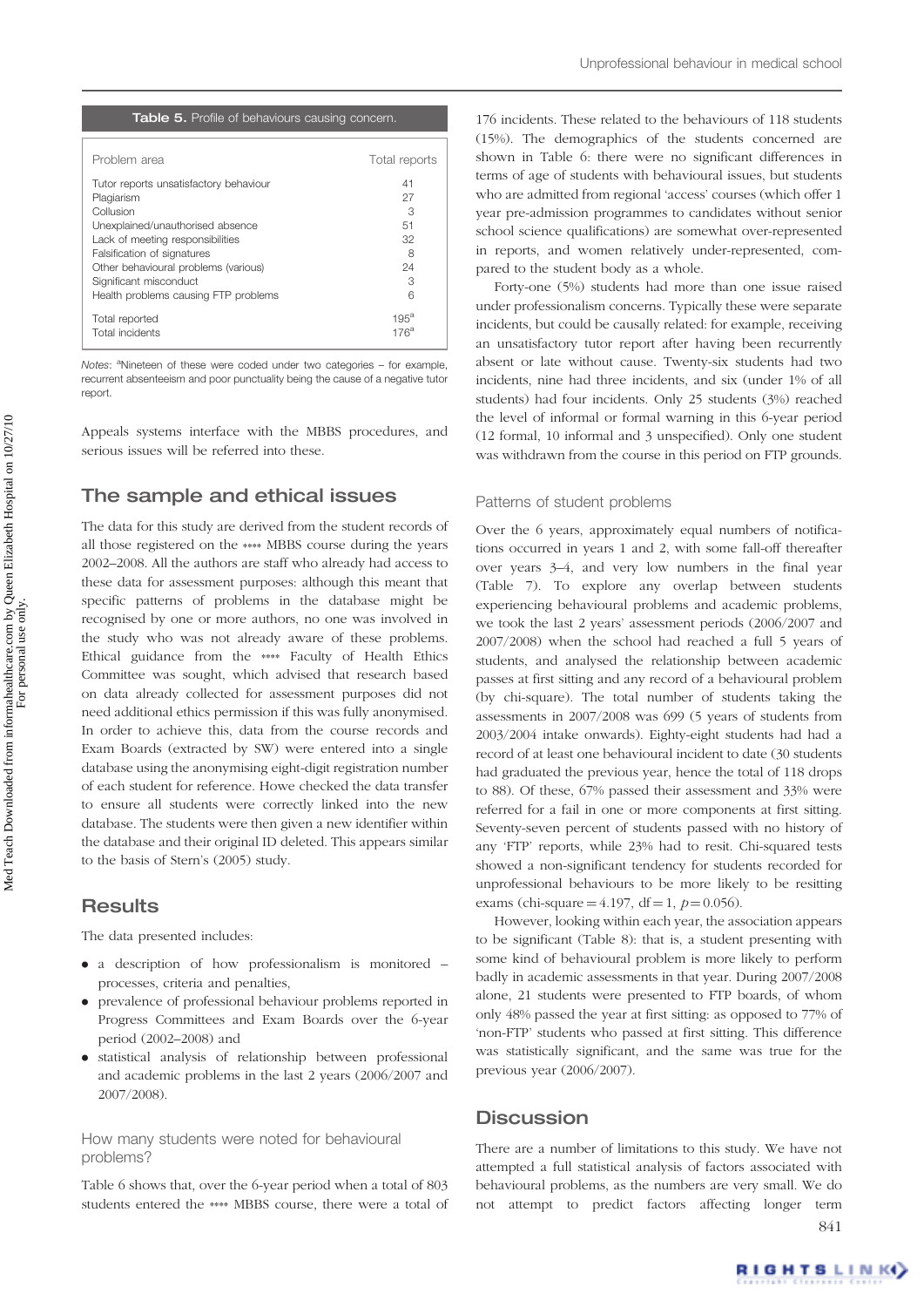

| <b>Table 7.</b> Number of students reported in each academic year, by year group. |           |           |               |           |                   |                    |                           |                                      |
|-----------------------------------------------------------------------------------|-----------|-----------|---------------|-----------|-------------------|--------------------|---------------------------|--------------------------------------|
| Year                                                                              | 2002/2003 | 2003/2004 | 2004/2005     | 2005/2006 | 2006/2007         | 2007/2008          | Total                     | Percentage of year                   |
| $\overline{2}$<br>3<br>4<br>5                                                     | 8         | 3<br>9    | 8<br>13<br>10 | 20<br>5   | 13<br>9<br>2<br>2 | 13<br>5<br>10<br>2 | 52<br>55<br>22<br>19<br>З | 6.48<br>8.59<br>4.65<br>5.51<br>1.40 |
| Total<br>Cohort number                                                            | 105       | 110       | 130           | 128       | 167               | 163                | 151<br>803                |                                      |

Notes: Cohort number indicates the number starting in the first year for each academic year. Percentage column shows the number of students reported to FTP in each year group as a percentage of the number who have studied that year (e.g.  $52/803 \times 100 = 6.48\%$  for year 1). The absolute number of students with reports against their name is 118 – the greater total of reports overall in this table (151) is because some students are reported multiple times.

| <b>Table 8.</b> Analysis of academic <sup>a</sup> and behavioural problems in assessment. |                                                       |                                                                         |                                                                            |                                                              |  |  |
|-------------------------------------------------------------------------------------------|-------------------------------------------------------|-------------------------------------------------------------------------|----------------------------------------------------------------------------|--------------------------------------------------------------|--|--|
| Cohort                                                                                    | Number of<br>students with<br>behavioural<br>problems | Percentage of<br>pass:fail for students<br>with behavioural<br>problems | Percentage of<br>pass:fail for<br>students with no<br>behavioural problems | Chi-square                                                   |  |  |
| 2006/2007<br>2007/2008                                                                    | 27<br>21                                              | 33 (pass): 67 (refer)<br>48 (pass): 52 (refer)                          | 79 (pass): 21 (refer)<br>77 (pass): 23 (refer)                             | 30.282, df = 1, $p < 0.001$<br>9.512, $df = 1$ , $p = 0.007$ |  |  |

Notes: <sup>a</sup> Academic performance' denotes an overall pass at first sitting for all exam components in that year; 'refer' means that student will have to resit one or more of their exams, which could be written, clinical or project based on any of our 5 years.

performance: our first graduates are only just entering postgraduate training. Other authors have noted the problems of making robust assessments (Papadakis et al. 2005), and also the problems of intervening effectively with students to develop genuine (rather than mechanistic) professional motivation and insight. We have not included here the students' perspectives on whether it is helpful to have their behaviours brought under scrutiny (Brainard & Brislen 2007), nor do we have space to discuss the complex issues raised when making the judgements summarised in Table 2 (Rees & Knight 2007). We have some experience of students with criminal convictions on record, but none of serious problems occurring within the course. Nor do we have any evidence of how being reported may feed forward into professional practice, although other authors have identified similarities between behavioural problems in students and practising clinicians (Ainsworth & Szauter 2006).

The rates of misdemeanour are similar to those found in Parker et al.'s (2008) study, where 19% all students had some kind of incident, 5% had formal interviews, only 4 (less than 1%) were referred to their board of examiners, and two students 'failed a year for persistent unprofessional behaviour'. The apparent reduction of problems as students progress through the course has three possible explanations: 'protoprofessionalism', 'pseudo-professionalism' or 'protocollegiality'. The first of these reflects Hilton and Slotnick's work (2005), suggesting there may be a learning curve for students as they mature and come to understand the behavioural expectations of the school and the profession; greater skills of self-management and higher stakes for failure encourage better performance in the later years. Students could perhaps also become adept at avoiding the behaviours which will cause them problems while retaining negative attitudes – being 'pseudo-professional': this is hard to detect,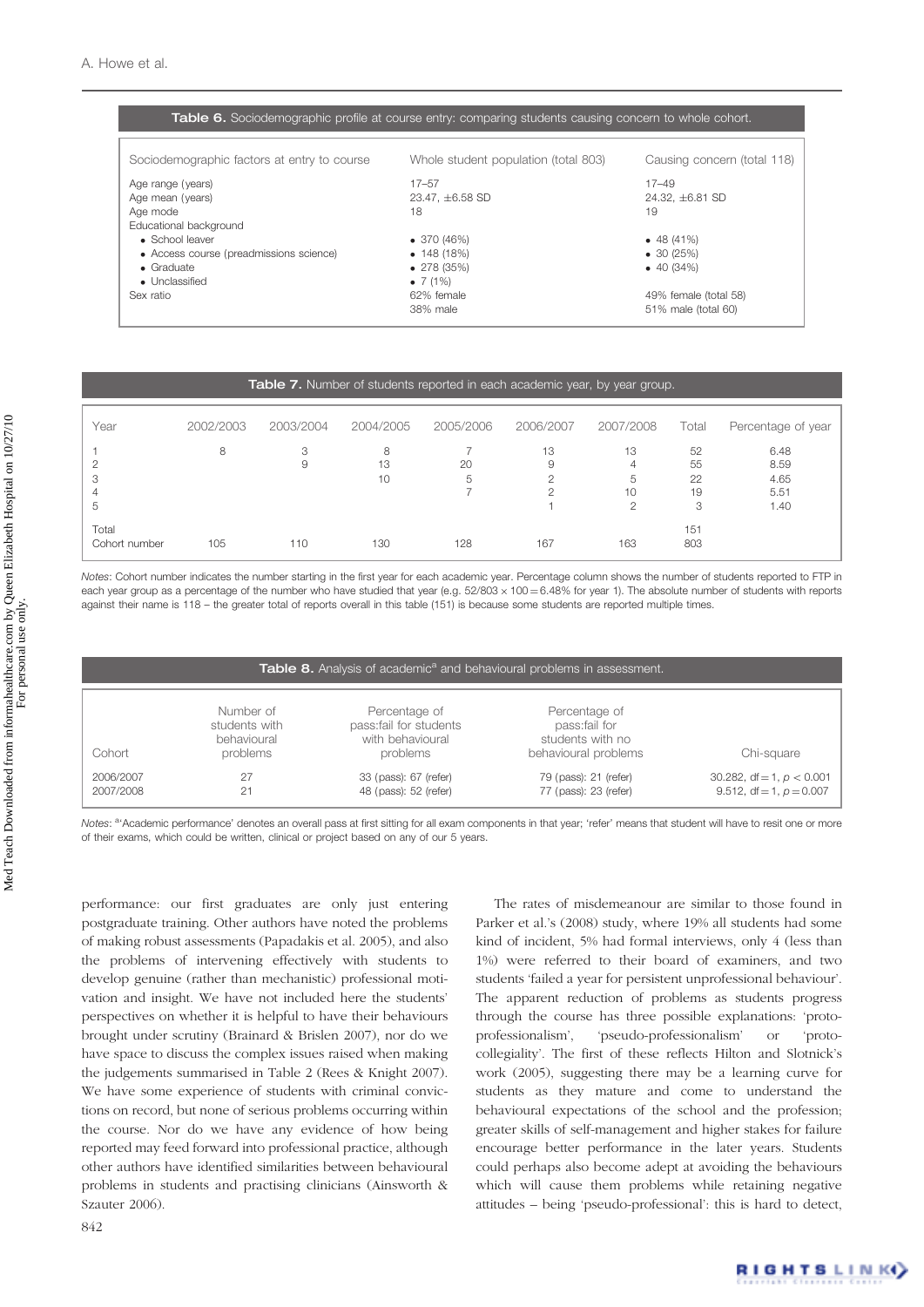but also hard to sustain. Third, 'pseudo-collegiality' denotes that clinical tutors with a more dominant role in later years may be more reluctant to report students who they recognise as future colleagues, and give them more leeway as autonomous adults (Cleland et al. 2008). The last explanation is less likely at \*\*\*\* as the students have prolonged contact with clinical tutors in clinical placements from year 1 onwards and do not have a more dominant role in later years. Because of the intensive vigilance (Bentham  $1995$ )<sup>3</sup> from multiple sources of data triangulated in our professionalism monitoring, and because of the cultural expectations of professional conduct by both nonclinical and clinical tutors, we think underdetection and underreporting are both unlikely.

We have made some changes to our system over time: it is a challenge to get tutor feedback and attendance data from hospital placements with multiple activities and staff leads, but we have increased our monitoring of attendance data, though remain open to student challenge both on grounds of accuracy (I did attend, perhaps I forgot to sign the register...) and justice (other people missed things but they didn't get caught ...). We now hold a quarterly 'Professionalism Committee' in order to create more systematic review and governance of problems, and have an MBBS Professionalism Lead to oversee curriculum and assessment in this domain. Ensuring that students are given a fair hearing while keeping issues confidential requires discipline and self-control by all, and the usual issues of 'whistle-blowing' and its difficulties apply for staff and peers who feel concerned about a student's perceived behaviours (Coull 2008). Sharing information about problems is also contentious, though the educational and professional rationale for this is clear (Cleary 2008).

To summarise, the behaviours and means of monitoring these aligns with recommendations by regulating bodies and the choices made by other medical schools, and the order of magnitude of students with problems appears similar to other articles describing systemic monitoring. Further research is indicated by these findings into the following: the effectiveness of early monitoring and guidance on professionalism in reducing problems in practice: the predictive value of various levels of behavioural concern for postgraduate practice; and the implications of any association between academic and professional problems, which may both reflect other contributory factors, such as health or personal problems. The relationship between behaviour and penalty needs further evaluation for 'proportionality', to reflect the recent GMC expectations that students who receive a formal warning will have to disclose this at registration.

## Conclusion

In conclusion, the system which has developed over the last 6 years at \*\*\*\* has many features of that recommended by the GMC, and it is also guided by university regulations. There is an emerging possibility that, given clear guidance and early 'low- level' warnings, students learn rapidly to avoid repeated errors. Consistent procedures and proportionate responses are part of showing students how to behave professionally, and few students have reached the 'formal warning' stage by the end of the course. We are interested to see how other schools

operationalise their professional behaviour and FTP judgements, and look forward to being able to see long-term predictors of professional problems in practice.

## Acknowledgements

The authors acknowledge the contribution of Dr Sandra Gibson (UEA) to providing background detailed sociodemographic data: the huge amount of work put in by UEA MBBS administrative staff in recording and following up data which contributes to the accurate detection and management of problems: also to the academics who spend time picking up and advising students about areas they need to improve.

Declaration of interest: This was unfunded research undertaken to reflect on and share learning from the experiences of our own programme. There is no material or professional conflict of interest for any author.

#### Notes on contributors

AMANDA HOWE, MA, MD, MEd, FRCGP, FAcadMEdEd, a lead author, had the original idea for the article, was lead academic for professionalism and managed many of the situations in the article.

SAM LEINSTER, BSc, MD, FRCS (Ed & Eng), SFHEA, FAcadMED, was Dean until late 2010, advised on the article and similarly has been involved both in the development and administering of the systems described.

SARAH WRIGHT, BA (Hons), is a lead administrator for the course and collated the data from the student records and exam boards.

SUSAN MILES, CSci, BA, PhD, is a lead researcher for data from our MBBS, who anaonymised the data and led the statistical analyses.

#### **Notes**

1. Details of the UK accreditation scheme can be found at http://www.gmc-uk.org/education/undergraduate/qabme\_ programme.asp, downloaded 1 January2010.

2. This was less in the first intakes, hence lower overall numbers in these results.

3. Akin to Bentham's 'Panopticon', where people in an institution can be unknowingly observed at all times from any angle.

### **References**

- Ainsworth MA, Szauter KM. 2006. Medical student professionalism: Are we measuring the right behaviors? A comparison of professional lapses by students and physicians. Acad Med 81:S83–S86.
- American Board of Internal Medicine [Accessed 2010 January 29]. Available from: http://www.abim.org/default.aspx
- Arnold L. 2002. Assessing professional behavior: Yesterday, today, and tomorrow. Acad Med 77:502–515.
- Association of American Medical Colleges [Accessed 2010 January 29]. Available from: http://www.aamc.org/medicalschools.htm
- Australian Medical Council [Accessed 2010 January 29]. Available from: http://www.amc.org.au/index.php/ar/bme
- Bozovic M. 1995. The panopticon; or, The inspection house (1787). In: Miran Bozovic, editor. The panopticon writings by Jeremy Bentham. London: Verso. pp 29–95.
- Brainard AH, Brislen HC. 2007. Viewpoint: Learning professionalism: A view from the trenches. Acad Med 82:1010–1014.

843